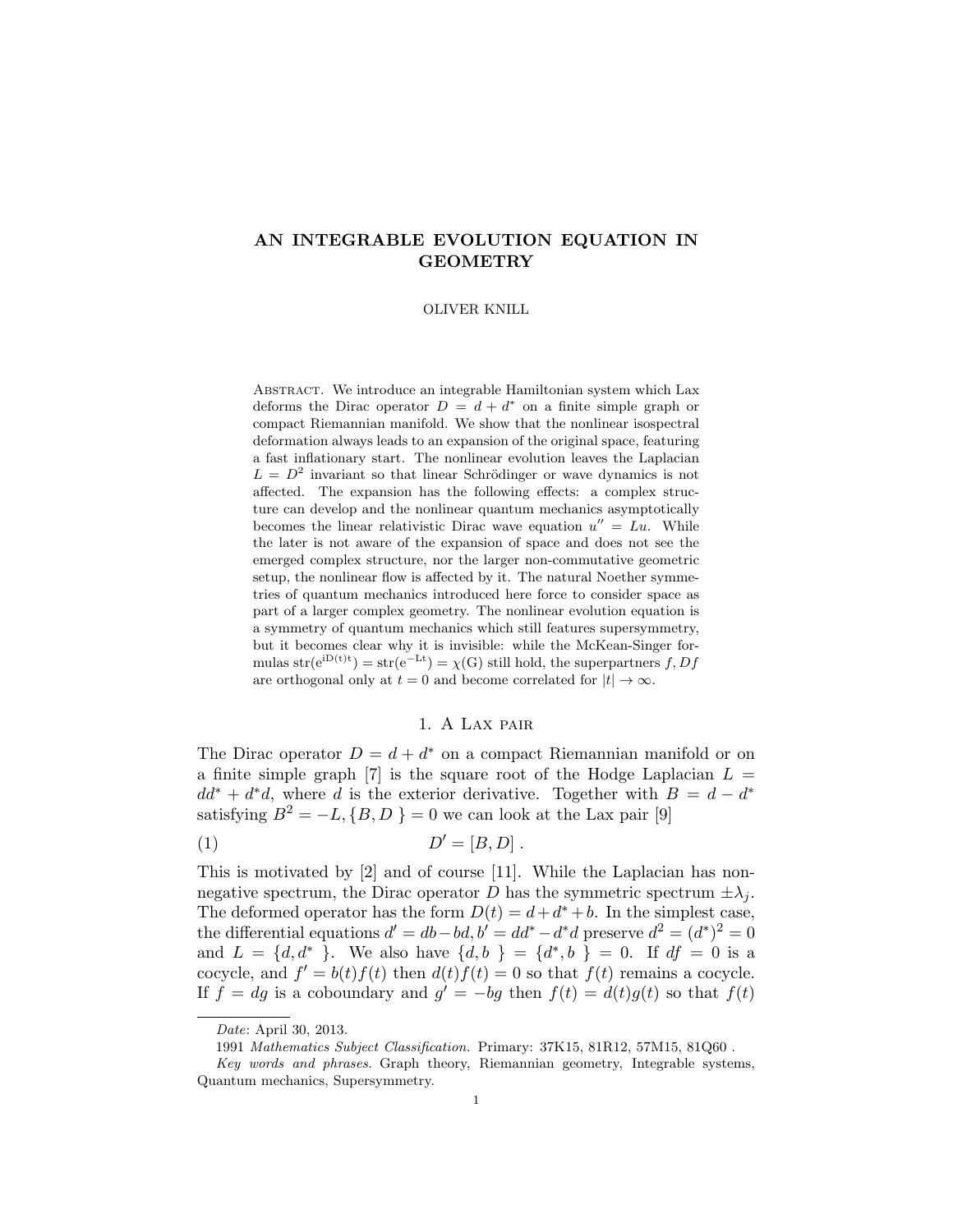remains a coboundary. The system therefore deforms cohomology: graph or de Rham cohomology does not change if we use  $d(t)$  instead of d. Define the unitary operator  $U(t)$  by  $U' = BU, U(0) = 1$ . From  $\{B, D\} = 0$ we get  $D' = 2BD$ . As for any Lax pair, since  $d/dt(U^*DU) = 0$ , we see that  $D(t) = UDU^*$  is isospectral to  $D(0)$ . Because  $L' = D'D + DD' =$  $(BD - DB)D + D(BD - DB) = [B, L] = [B, -B^2] = 0$ , the Laplacian L is time independent. The solution  $u(t) = \cos(Dt)u(0) + \sin(Dt)D^{-1}u'(0)$  of the linear wave equation  $u'' = Lu$  only involves the Laplacian L and therefore is not affected by the deformation. The nonlinear wave  $u(t) = \cos(D(t)t)u(0) +$  $\sin(D(t)t)D^{-1}(0)u'(0) = \text{Re}(e^{iD(t)t}\psi(0))$  with  $\psi(0) = u(0) - iD(0)^{-1}u'(0)$ however depends on D. This time-dependent Hamiltonian flow will in the complex be replaced by the much more natural integrable nonlinear flow  $U(t)u(0)$  satisfying  $u'(t) = B(t)u(t)$  where  $B(t)$  is like  $iD(t)$  a square root of  $-L$ . Since  $d(t)$  is a deformed exterior derivative, we can look at the new Dirac operator  $C(t) = d(t) + d(t)^*$  and the new Laplacian  $M(t) = C(t)^2$  and  $V(t) = b(t)^2$ . We check that the Laplacian  $L = D^2 = M + V = C^2 + b^2$ decomposes into two commuting operators. We have  $B' = [D, b]$ . The operators  $R = dd^*$  and  $S = d^*d$  commute because their products  $\overline{RS}, \overline{SR}$  are zero: initially,  $[b, dd^*]=0$ , we differentiate to get  $[b', dd^*]=0$ . We also have  $[b, (dd^*)' = [b, (db - bd)d^* + d(bd^* - d^*b)] = [b, -bdd^* - dd^*b] = 0$  showing that the four operators  $b, R = dd^*, S = d^*d, V = b^2$  commute and can be simultaneously diagonalized. With  $P(x) = (-1)^{p(x)}$ , with  $p(x) = p$  on p forms  $\Omega^p$ , we have the supersymmetric relations  $\{P, C\} = \{P, B\}$  $0, {P, P} = 1, {C, C} = M, {B, B} = -M$  which describe the individual deformed geometries. As for any exterior derivative  $d_i: \Omega^i \to \Omega^{i+1}$ , the anti-commutation relations  $\{d_i, d_j\} = \delta_{ij} L_i$  hold, where  $L_p : \Omega^p \to \Omega^p$ is the Laplacian on  $p$ -forms. Supersymmetry fails for the deformed operator  $D(t)$  in the sense that  $\{D, P\} \neq 0$  and D does no more produce an isomorphism between the Bosonic subspace  $\oplus \Omega^{2k}$  and Fermionic subspace  $\oplus \Omega^{2k+1}$  of the exterior bundle  $\Omega = \oplus \Omega^k$ . The symmetry is still present however because  $P(t)$  could be deformed also but we can not save the invariant splitting into Fermions and Bosons. A key observation for the scattering analysis is to see that  $O = b d d^*$  is selfadjoint with no negative eigenvalues and  $Q = bd^*d$  is selfadjoint with no positive eigenvalues. Proof: the eigenvalues of  $O, Q$  are initially zero because b is zero at  $t = 0$ . Look at an eigenvalue  $\lambda$  of O. From the Rayley formula  $\lambda' = \langle wO', v \rangle$ , where v is the unit eigenvector and w the dual vector  $(O^*)'w = \lambda w$  and by symmetry, we have  $\lambda' = \langle v, O'v \rangle$ . We know that b and  $dd^*$  have the same eigenvectors for  $t > 0$  because they commute. Using  $(dd^*)' = -2bdd^*$  we get  $O' = (dd^*)^2 + b(dd^*)' = (dd^*)^2 - 2b^2dd^* = (dd^*)^2 - 2bO$ . If v is an eigenvector to O to the eigenvalue  $\lambda$ , then  $\lambda' = \langle v, O'v \rangle = \langle v, ((dd^*)^2v - 2bO)v \rangle$ . This means that  $\lambda' \geq 0$  if  $\lambda = 0$ . In other words, eigenvalues can not cross 0. The computation for  $Q$  is similar. We have Lyapunov functions because  $tr(b^2)' \ge 0$  and so  $tr(M') \le 0$ :  $d/dt tr(b^2) = 2tr(bb') = 2tr(bdd^* - bd^*d) \ge 0$ . Initially, we have  $tr(b^2)' = 0$  and asymptotically, we have  $tr(b^2) = tr(L)$  so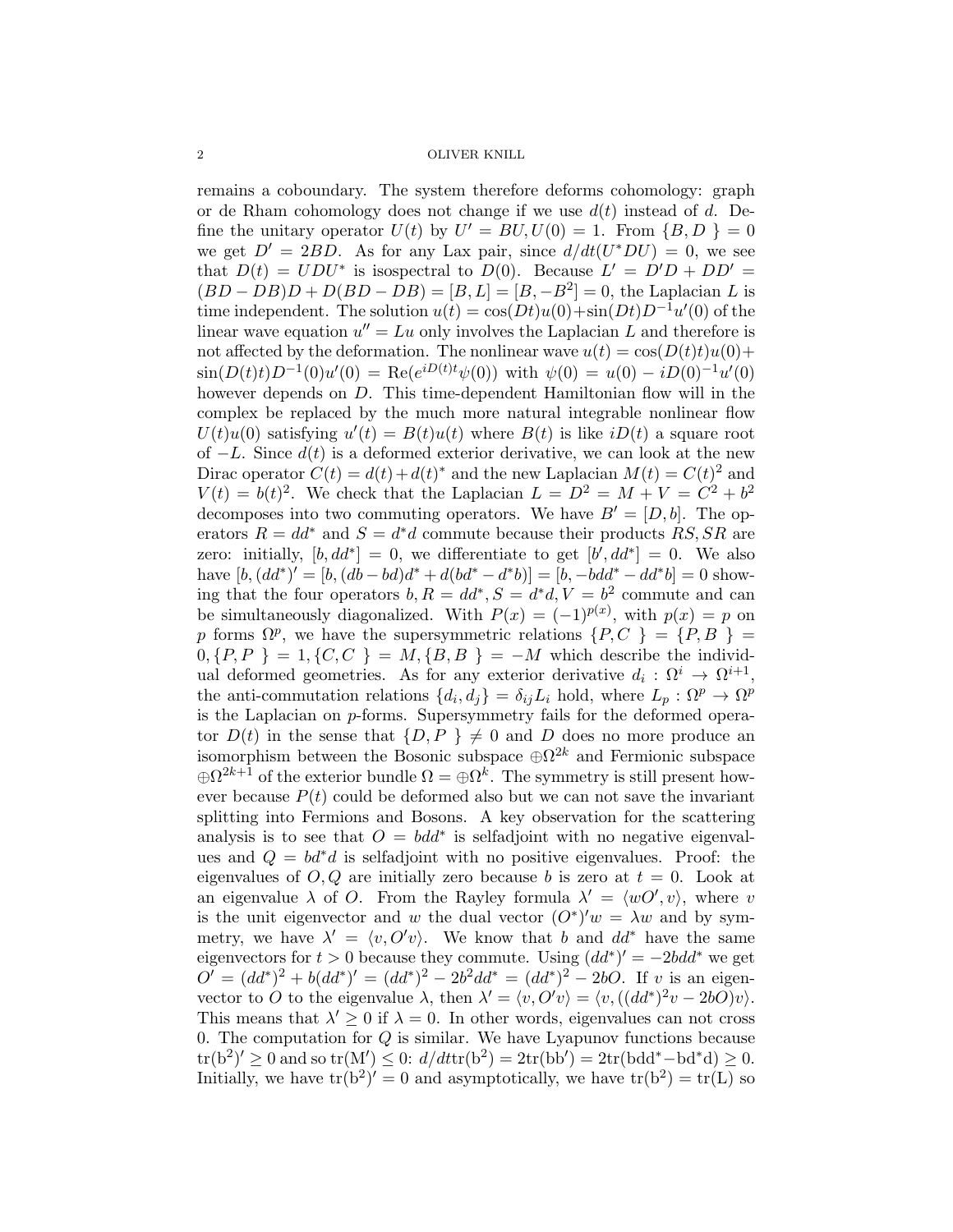that  $tr(b^2)'$  will have a maximum somewhere. We see an initial inflation both in the positive and negative time direction. We have  $tr(bC) = tr(Cb) = 0$  because these matrices do not have anything in the diagonal. From  $tr(L)' = 0$ follows  $tr(M(t))' = tr(L - Cb - bC - b^2)' = -tr(b^2)' \leq 0$ . We see that  $M(t)$ has its spectrum  $\sigma(M(t)) \in [0, a(t)]$  with  $a(t) \to 0$  for  $|t| \to \infty$ . It follows that  $d(t)$  and  $C(t)$  converge to zero and  $b(t)$  converges to an operator V satisfying  $V^2 = L$ . If  $tr(M') = 0$  then  $bdd^* = 0$  which is not possible for  $t > 0$  by looking at eigenplanes. For every  $k > 0$ , we have  $str(B<sup>k</sup>) = 0$  at  $t = 0$ . This is clear for odd k, because there is nothing in the diagonal. For even k, note that  $B^2 = L$  at all times, so that  $B^{2n} = L^n$ . But we still know that  $str(L^n) = 0$ , by the classical McKean-Singer formula [10, 7]. The nonlinear analogue str(U(t)) =  $\chi$ (G) of McKean-Singer holds: we know that  $str(L<sup>n</sup>) = 0$  initially because of the linear McKean Singer result. Because str(U(t)) is real analytic and str(U(0)) =  $\chi$ (G) by definition, it is enough to verify that  $d^k/dt^k$ str $(U) = 0$  for all k at  $t = 0$ . To see this, differentiate U at  $t = 0$  to get  $U' = BU, U'' = B'U + B^2U = BU^2 + B^2U, U''' =$  $BU^3 + B^2U^2 + 2B^2U + B^3$ . Using  $U(0) = Id$  and  $\text{tr}(B^k) = 0$  one can deduce that all these derivatives are zero. We have  $D(t) + D(-t) = 2C(t)$  because this is true at  $t = 0$  and because  $b(t) + b(-t) = 0$  for all t. In particular, the attractors satisfy  $D(\infty) = -D(-\infty)$ . We have sketched the proof of:

**Theorem 1.** Both in the graph and manifold case, system  $(1)$  has the property that the limit  $\lim_{t\to\infty} D(\pm t) = \pm D(\infty)$  and  $\lim_{t\to\infty} U(t)$  exists. We have  $D(t) = U^*(t)D(0)U(t)$  for some unitary U satisfying the McKean-Singer equations str(U(t)) =  $\chi$ (G) for all t. The Laplacian  $L = D^2$  does not change but it is for all t a sum  $L = M + V$  of two commuting operators where  $M = C^2$  is a new Laplacian for a new Dirac operator  $C(t) = d(t) + d(t)^* \to 0$ belonging to a new exterior derivative which has the same cohomology than d, and a block diagonal part  $V = b^2$  whose limit is a square root of L.

# 2. Examples

1) In the Riemannian manifold case, D is a differential operator on the exterior bundle of M. The deformed operator is a pseudo differential operator. The deformation can be described by matrices, once a basis is chosen. For the circle  $M = T$ , the Dirac operator is  $D = \begin{bmatrix} 0 & \partial_x \\ 0 & 0 \end{bmatrix}$  $-\partial_x$  0 | and  $L = D^2 = \begin{bmatrix} -\Delta & 0 \\ 0 & \Delta \end{bmatrix}$ 0  $-\Delta$  leaves 0-forms and 1-forms invariant. Fourier theory gives an eigenbasis  $\int \frac{1}{\dot{x}^{inx}}$  $\begin{bmatrix} i e^{inx} \\ e^{inx} \end{bmatrix}$  belonging to eigenvalues  $\pm n$  so that  $\sigma(D)$ is the set of integers  $\mathbb Z$  and L has the eigenvalues  $n^2$  for  $n = 0, 1, \ldots$ . The zeta function of the circle  $\zeta(s) = \sum_{n \neq 0} n^{-s} = \zeta_{MP}(s/2) + (-1)^s \zeta_{MP}(s/2) =$  $\zeta_{MP}(s/2)[1+e^{i\pi s}]$  is analytic in the entire complex plane as for any odd dimensional Riemannian manifold. The factor  $1 + e^{i\pi s}$  has naturally regularized the poles of the Minakshisundaram-Pleijel zeta function  $\zeta_{MS}$ . For the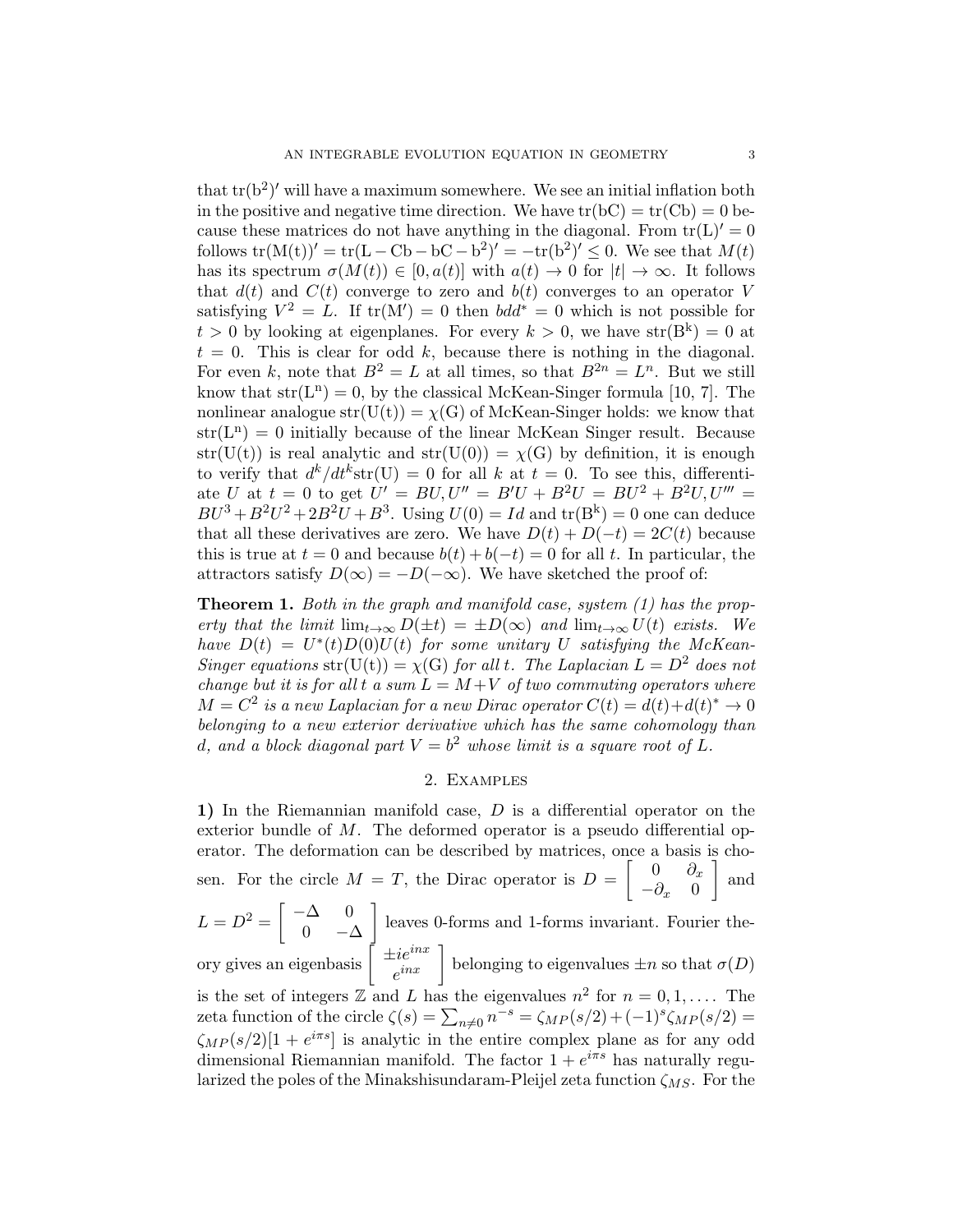circle, the Dirac zeta function has the same roots then the classical Riemann zeta function. Since  $\zeta'(0) = -1$ , the circle has the Dirac Ray-Singer determinant  $\det(D) = e$ . The deformation  $D = D(t) = d + d^* + b = \begin{bmatrix} B & A \\ A^* & C \end{bmatrix}$  $A^*$  C 1 satisfies  $D' = [B, D]$  using  $B = d - d^* = \begin{bmatrix} 0 & A \\ 0 & 0 \end{bmatrix}$  $-A^*$  0 can be written as the matrix differential equation

(2) 
$$
B' = 2AA^*, A' = 2AC, C' = -2A^*A.
$$

Since the quantity  $AC + BA$  is time invariant, L is block diagonal with entries  $B^2 + AA^*$  and  $C^2 + A^*A$ . In Fourier space, A, B, C are double infinite matrices. We have  $B(0) = C(0) = A(\infty) = 0$  and  $A(0) = \text{Diag}(\cdots 3i, -2i, -i, 0, i, 2i, 3i, \dots$ ) and  $B(\infty) = -C(\infty) = \text{Diag}(\dots, 3, 2, 1, 0, 1, 2, 3, \dots)$ . System (2) shows initial inflation and asymptotic exponential expansion of the individual circles. Also for general initial conditions  $A, B, C \in M(n, C)$ , system (2) satisfies  $A(t) \rightarrow 0$ . The deformed Dirac operator  $D(t)$  describes a larger geometry of two separate circles.

2) For a finite simple graph G with simplex set  $\mathcal{G}_k$  of cardinality  $v_k = |\mathcal{G}_k|$ , Euler characteristic  $\chi(G) = \sum_{k=0}^{\infty} (-1)^k v_k$ , the Dirac operator D is a  $v \times v$ matrix with  $v = \sum_{k=0}^{\infty} v_k$ . For the two point graph  $G = K_2$ , with  $v_0 =$  $2, v_1 = 1$  the Dirac operator is the  $3 \times 3$  matrix  $D =$  $\sqrt{ }$  $\overline{1}$  $0 \t 0 \t -1$ 0 0 1 −1 1 0 1 | with eigenvalues − √ 2,  $\sqrt{2}$ , 0. The Laplacian is  $L = D^2 =$  $\sqrt{ }$  $\overline{1}$ 1 −1 0 −1 1 0 0 0 2 1 . The zeta function is  $\zeta(s) = 2^{-s/2} + (-2)^{-s/2}$ , the pseudo determinant 2. Starting with  $D(0) =$  $\sqrt{ }$  $\overline{1}$  $0 \t 0 \t -1$ 0 0 1 −1 1 0 1 we end up with  $D(\infty) = -D(-\infty) =$  $\sqrt{ }$  $\overline{1}$ 1 −1 0  $-1$  1 0  $0 \t 0 \t -2$ 1  $\sqrt{(2)}$ . The differential equation for  $D =$  $\sqrt{ }$  $\overline{1}$ b  $c$   $-d$  $c$  b  $d$  $-d$  d e 1  $\Big\vert \ \ , B =$  $\sqrt{ }$  $\overline{1}$ 0 0  $-d$  $0 \quad 0 \quad d$  $d -d 0$ 1 simplify to

(3) 
$$
b' = 2d^2, d' = -4bd
$$

because  $c = -b$  and  $e = -2b$ . Explicit solutions of (3) are  $d(t) = (1$ because  $c = -b$  and  $e = -2b$ . Explicit solutions of (3) are  $a(t) = (1 - \tanh^2(\sqrt{8} t))^{1/2}$ ,  $b(t) = \tanh(\sqrt{8} t)/\sqrt{2}$  and the integral  $d^2 + 2b^2$  whose level curves are ellipses. Looking at  $d'(t) = -4d(t)b(t)$  confirms initial inflation for the increasing distance of the two points  $x, y$ .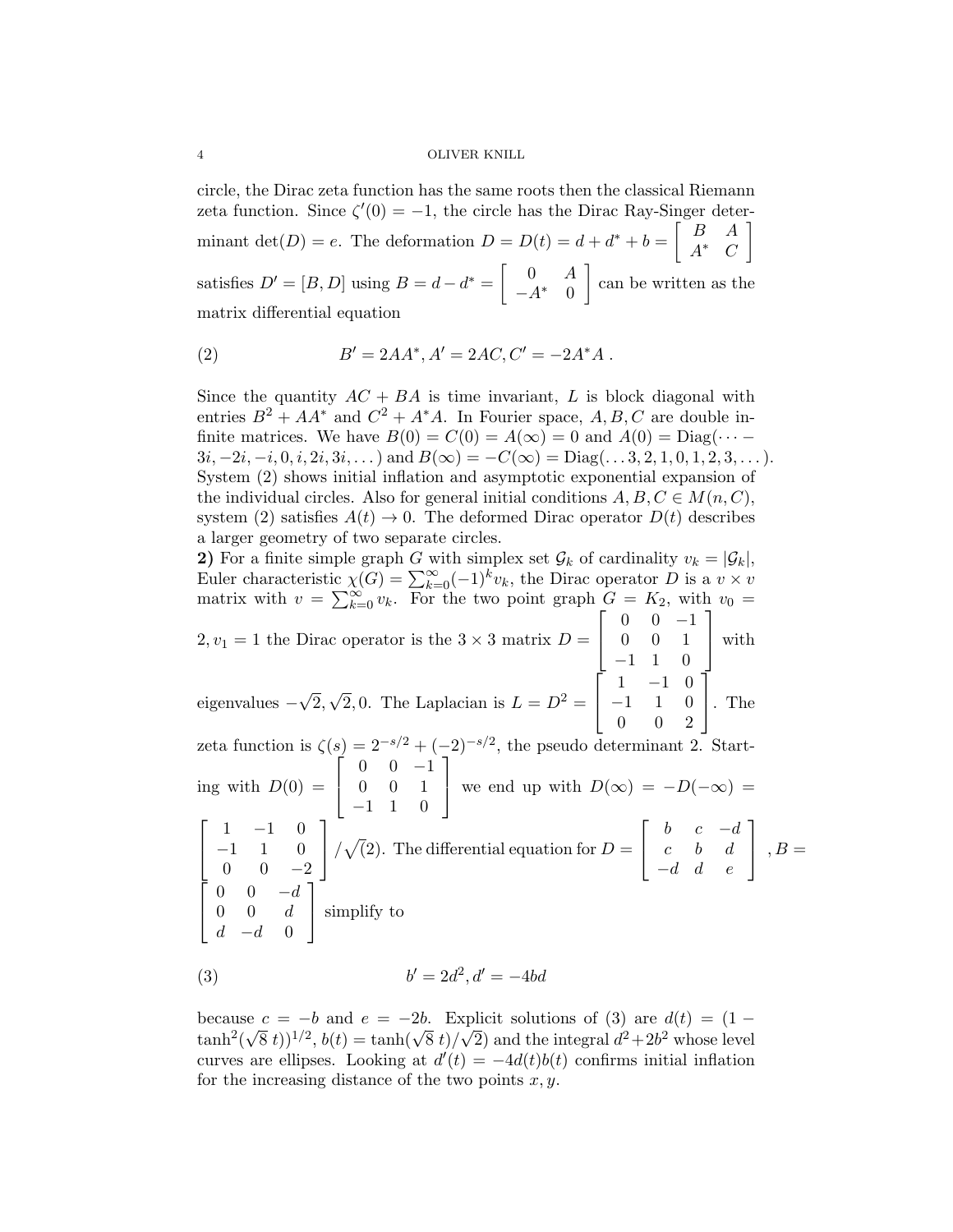#### 3. Remarks

1) Hamiltonian formalism. To see this system as a Hamiltonian system to the Hamiltonian  $tr(L^2)$  in the manifold case, we have to consider Dirac zeta function  $\zeta(s) = \sum_{\lambda \neq 0} \lambda^{-s}$ . Note however that to define and run the flow, we do not need the Hamiltonian. The traces  $\zeta(-k) = \text{tr}(D^k)$  and the determinant  $-\zeta'(0)$  are then defined by analytic continuation. Unlike the zeta function of the Laplacian [8] which is only meromorphic, we can chose the branch  $\zeta(s) = (1 + e^{i\pi s})\zeta_L(s/2)$ , where  $\zeta_L$  is the zeta function of the Laplacian, so that the Dirac zeta function has an analytic extension everywhere both in the graph or compact Riemannian manifold case. The branch is natural because it leads to the trivial roots  $tr(D^{2k+1} = \zeta(-2k-1))$  agreeing with the fact that the operator  $D^{2k+1}$  has only 0's in the diagonal. For every observable  $H = \text{tr}(\mathbf{L}^n)$  and for even positive n, there is a Hamiltonian flow  $D' = [B, h'(D)] = J\nabla H(D)$ . But because  $h'(D) = Dp(L)$  and because  $L$  commutes with  $B$ , higher degree flows are related by the first flow with Hamiltonian  $tr(D^2)$  by a energy dependent time change on each eigenplane.

2) Broken supersymmetry. The eigenfunctions  $f, Df$  are initially perpendicular superpartners and become parallel or anti-parallel for  $|t| \to \infty$ , hiding supersymmetry: if f is a Boson, then  $D(t)f$  is only a Fermion at  $t = 0$ .  $C(t)$  defines a Connes pseudo metric  $\sup_{|Df|_{\infty}=1} |f(x) - f(y)|$  [1] leading to an expanding space which features a fast inflationary start near the supersymmetric origin. D determines via non-commutative geometry a pseudo distance in the larger space  $\mathcal{G} = \bigcup G_p$ , the union of the set  $\mathcal{G}_p$  of p-cliques or the exterior bundle  $\mathcal{M} = \bigcup M_p$  which is a union of p-branes  $M_p$ , images of the Gelfand transform of the Banach algebra of  $p$ -forms with pointwise multiplication. While the linear Dirac evolution preserves supersymmetry, the nonlinear evolution provides a mechanism to see it broken for measurements.

3) Distances.  $G_k$  always has infinite distance to  $G_0$  in the Connes pseudo metric d because  $|Df| = 0$  constant  $f \in \Omega_0$ . More generally, if the cohomology group  $H^p(G)$  is nontrivial then  $\mathcal{G}_p$  has infinite distance to all other  $\mathcal{G}_q$ for  $p \neq q$  and furthermore, d is not a metric. An other distance in G or M is obtained by measuring how long a wave  $\psi = u + iv$  with  $|v| = 1$  and u localized at x needs to get to y. if the minimal t such that  $e^{iDt}(x+iv) = y + iw$ for  $|v| = 1$ , then  $d(x, y) = 1/t$ . Also in the nonlinear case, define  $d(x, y)$  to be the minimal t such that for some  $|v| = 1$  we have  $U(t)(x+iv) = (y + iw)$ . This is possible if  $\text{Re}(U(t)(x + iv)) = y$  has a solution  $|v| = 1$ . Linear or nonlinear quantum mechanics makes it possible that with  $\mathcal G$  or  $\mathcal M$ , different k-branes  $\mathcal{G}_k$  or  $\mathcal{M}_k$  have finite distance.

4) Deformed curvature. Gauss-Bonnet-Chern [3] and Poincaré-Hopf [4] and its link [6, 5] are the key to define curvature on the larger space. For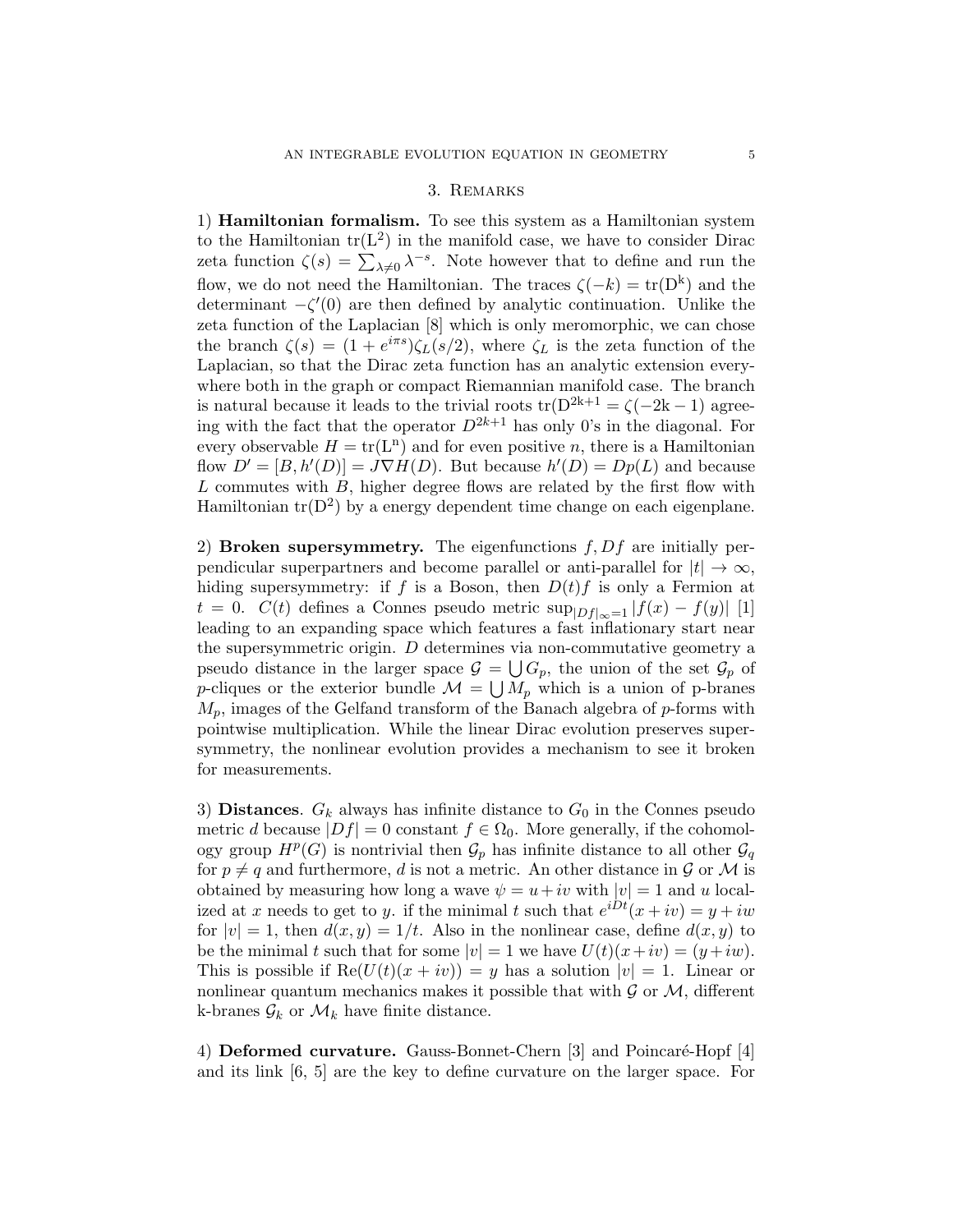$t = 0$ , the spaces  $\mathcal{G}_p$  or  $\mathcal{M}_p$  are disconnected and curvature  $k(x)$  is the expectation  $K(x) = E[i_f(x)]$  of the index  $i_f(x)$  defined for functions on  $\mathcal{G}_p$  or  $\mathcal{M}_p$ . At  $t = 0$  we take the product measure  $P_0$ . The unitary evolution  $U(t)$ pushes forward this probability measure  $P_0$  on functions. The new measure  $P_t$  produces a new expectation and so deforms curvature  $K_t(x)$ . We have not yet explored the question how curvature defined by the new operator  $C(t) = d(t) + d(t)^*$  of the expanding space evolves if we rescale length so that the diameter stays constant. The answer will be interesting in any case: if the evolution simplifies space, it can be used as a geometric tool which unlike the Ricci flow features global existence. If geometry is not simplified, it should lead to limiting geometries, or a dynamical system on an attractor of limiting geometries.

5) Complex structure. A complex generalization of the system is obtained by defining  $B = d - d^* + i\beta b$ , where  $\beta$  is a parameter. This is similar to [11] who modified the Toda flow by adding  $i\beta$  to B. The case  $\beta = 0$  is now a very special case. For  $\beta = 1$ , we have  $B^2 = -C^2 - b^2 = -L$  and  $A = iD$  satisfies  $A^2 = -L$  but no more  $\{B, D\} = 0$  as in the real case. The essential features of the system like expansion are β-independent because  $b(t)$  and so  $M(t)$  is  $\beta$  independent. The limit  $D(\infty)$  for the complex flow is the same than the limiting real flow. The Lax pair  $D' = [B, D]$  is now more symmetric and the nonlinear unitary flow  $U(t)$  is asymptotic to the linear Dirac flow because  $B(t) \rightarrow b$ , where b is a square root of L. Remarkably, a complex differential structure has emerged during the evolution because  $D(t)$  is complex for  $t > 0$  even so we have start with a real graphs or manifold. Define  $\partial = \text{Re}(d)$  and  $\overline{\partial} = i\text{Im}(d)/2$ , then  $\partial^2 = \overline{\partial}^2 = 0$  and  $d = \partial + \overline{\partial}$ . Because cocycles and coboundaries deform in an explicit way, cohomology groups defined by  $\partial$  and  $\overline{\partial}$  are both the same than for d. Since  $\partial \overline{\partial} = \overline{\partial} \partial = 0$ , the Laplacian  $L = D^2$  is the sum of two Laplacians  $L^{\partial} = (D^{\partial})^2$ and  $L^{\overline{\partial}} = (D^{\overline{\partial}})^2$ , where  $D^{\partial} = \partial + \partial^*$  and  $D^{\overline{\partial}} = \overline{\partial} + \overline{\partial}^*$ . One could call a graph G with a complex structure given by D a Kähler graph, if  $D^{\partial} = D^{\partial}$ . The complex structure disappears asymptotically for  $t \to \infty$  (see Figure (1)) justifying that  $\exp(iD(t)t)$  is close to  $U(t)$  satisfying  $U(t)^*D(t)U(t) = D(0)$ . While the exterior derivative d as well as the new Dirac operator  $C = d + d^*$ are complex for  $t > 0$ , the operator  $M = C^2$  is real if we start with a real D. While asymptotically,  $||\text{Im}(D(t))||/||\text{Re}(D(t))|| \rightarrow 0$ , the complex structure is especially relevant in the early stage of the evolution.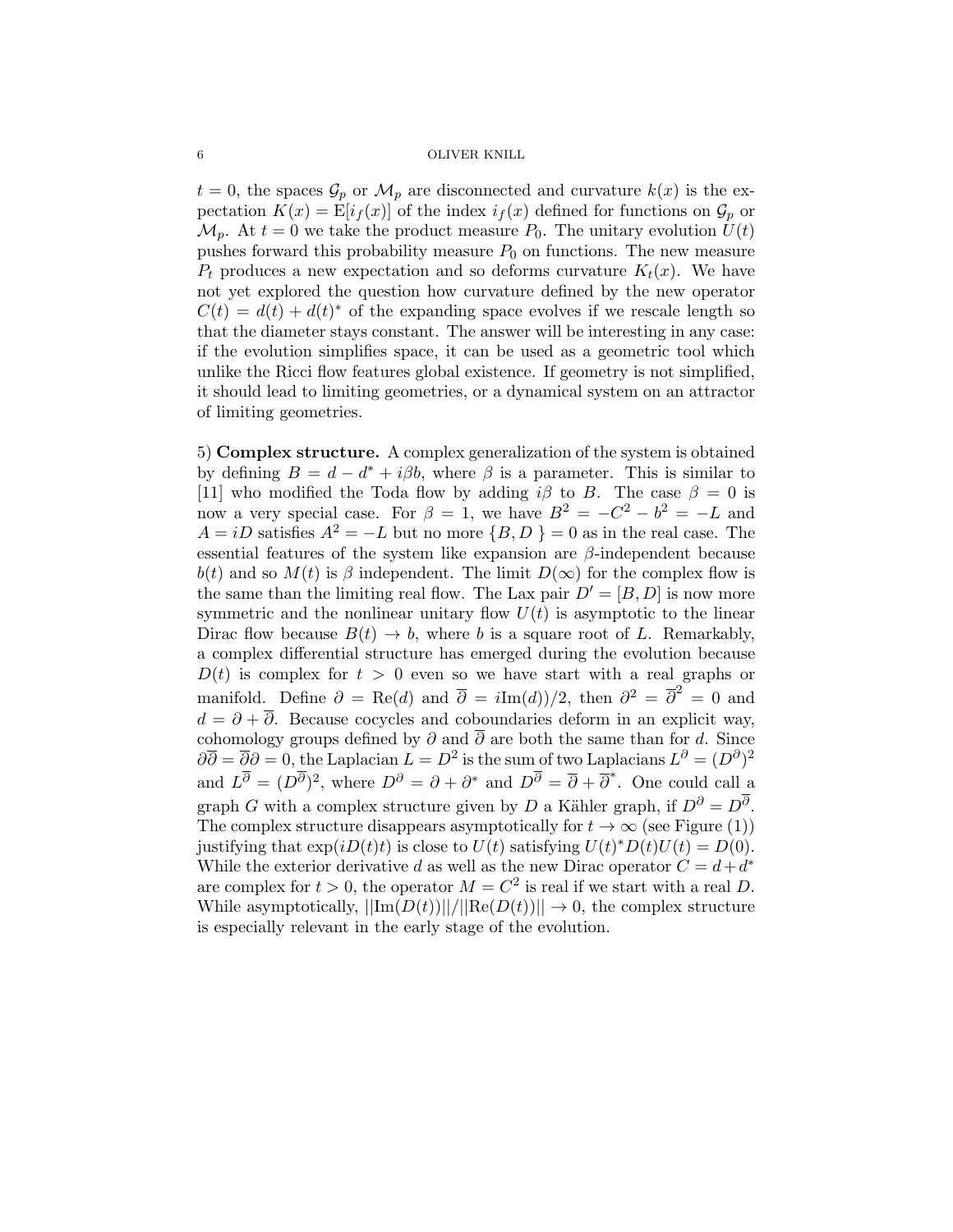

FIGURE 1. The complex evolution of a Dirac operator D of a randomly chosen graph G with 20 vertices, 86 edges, the Poincaré polynomial encoding the Betti numbers is  $p(t) =$  $1 + 3t + 2t^2$ , the clique polynomial is  $c(t) = 20 + 86t +$  $114t^2 + 57t^3 + 9t^4$  and  $\chi(G) = p(-1) = c(-1)$  by Euler-Poincaré. We see snapshots of the  $v(1) \times v(1)$  matrices  $\text{Re}(D(t)), \text{Im}(D(t)), \text{Re}(U(t))$  at  $t = 0, t = 0.2, t = 1$ . The complex part appears and disappears.



FIGURE 2. The evolution of the function  $tr(M(t))$  and  $\frac{d}{dt}\text{tr}(M(t))$  showing inflation. This figure is again done using  $a$  random Erdoes-Renyi graph  $G$ . It looks the same for all graphs.